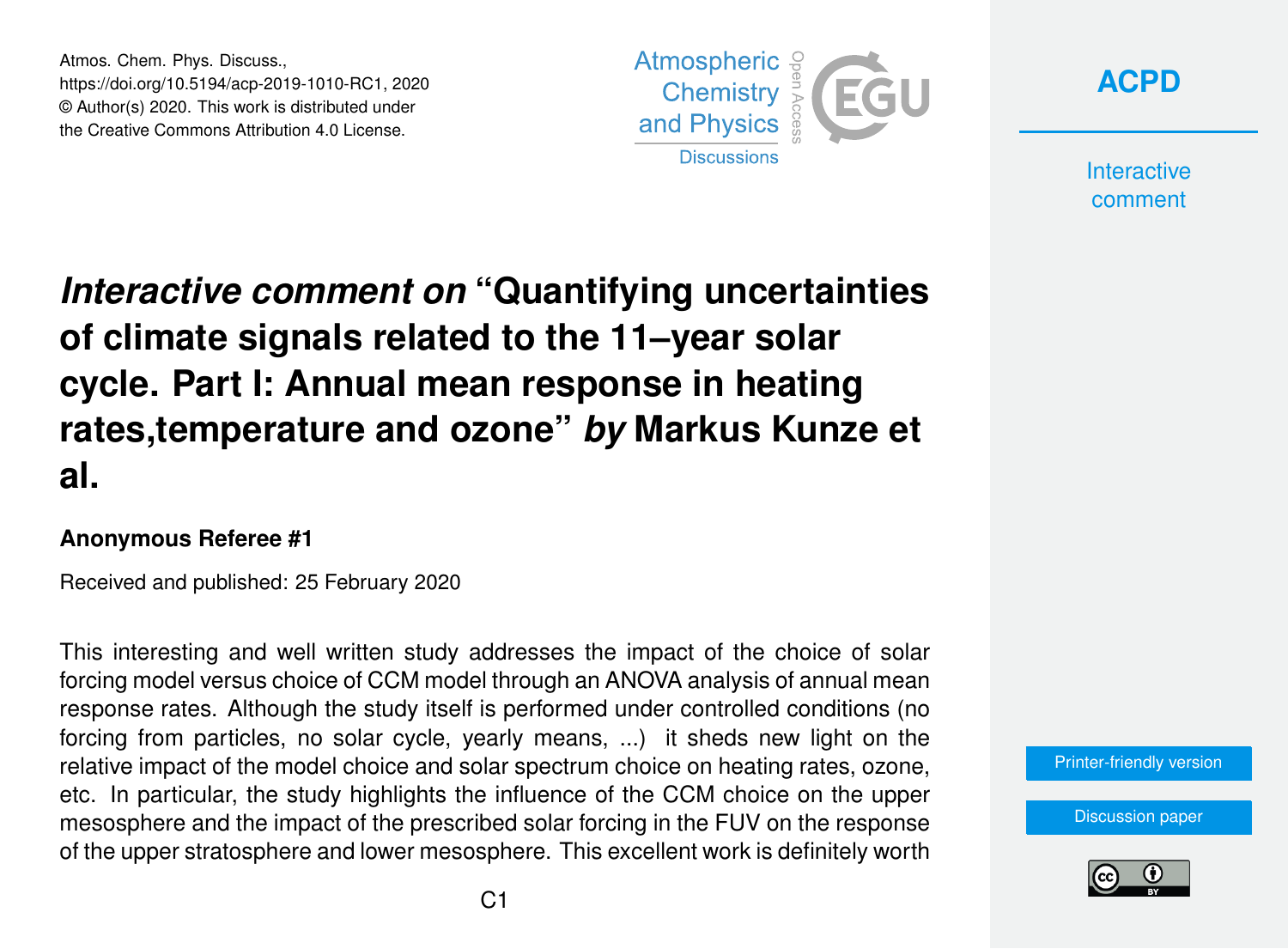publishing in ACP.

General comments:

p3 line 10: the amplitudes are added... If the reference ATLAS3 spectrum underestimates the SSI in some spectral band, then this means that the departure from the true spectrum will affect all reconstructions, thus impacting the climatological state of the atmosphere. This effect may be significant in the visible and near-IR where Delta-SSI is relatively small as compared to the uncertainty on the reference spectrum. Although you briefly mention this in the conclusions I would recommend to address this issue (if it is one) here already because what follows heavily relies on the ATLAS3 reference spectrum.

p3 line 10: The SORCE dataset has received considerable attention (e.g. Haigh et al., 2010, https://doi.org/10.1038/nature09426) because of its anomalous solar cycle variability. Alas, it is implictly excluded from your analysis because of the considered time interval. Yet, I would still mention it here because of the continuing debate.

p3 line 15: here it is important to give a physical flavour of why your ANOVA analysis can be useful, e.g. by mentioning that it is closely connected to regression analysis. Just saying that you're the first to use it does not help much in understanding what it is about.

p8 line 16: please replace "solar signal" by solar signature or similar because you are not really considering a signal, rather perpetual conditions. In this whole section the question that immediately arises is to what degree the modulation of that solar forcing by the 11-year cycle can affect your conclusions, e.g. through coupling with the NAO or, more generally, with the lagged ocean response. Please explain if and how these effects may impact your conclusions.

p9 line 24: Here a brief rationale of why the ANOVA approach is pertinent is a must. Most readers are familiar with multilinear regression analysis, so that this

## **[ACPD](https://www.atmos-chem-phys-discuss.net/)**

**Interactive** comment

[Printer-friendly version](https://www.atmos-chem-phys-discuss.net/acp-2019-1010/acp-2019-1010-RC1-print.pdf)

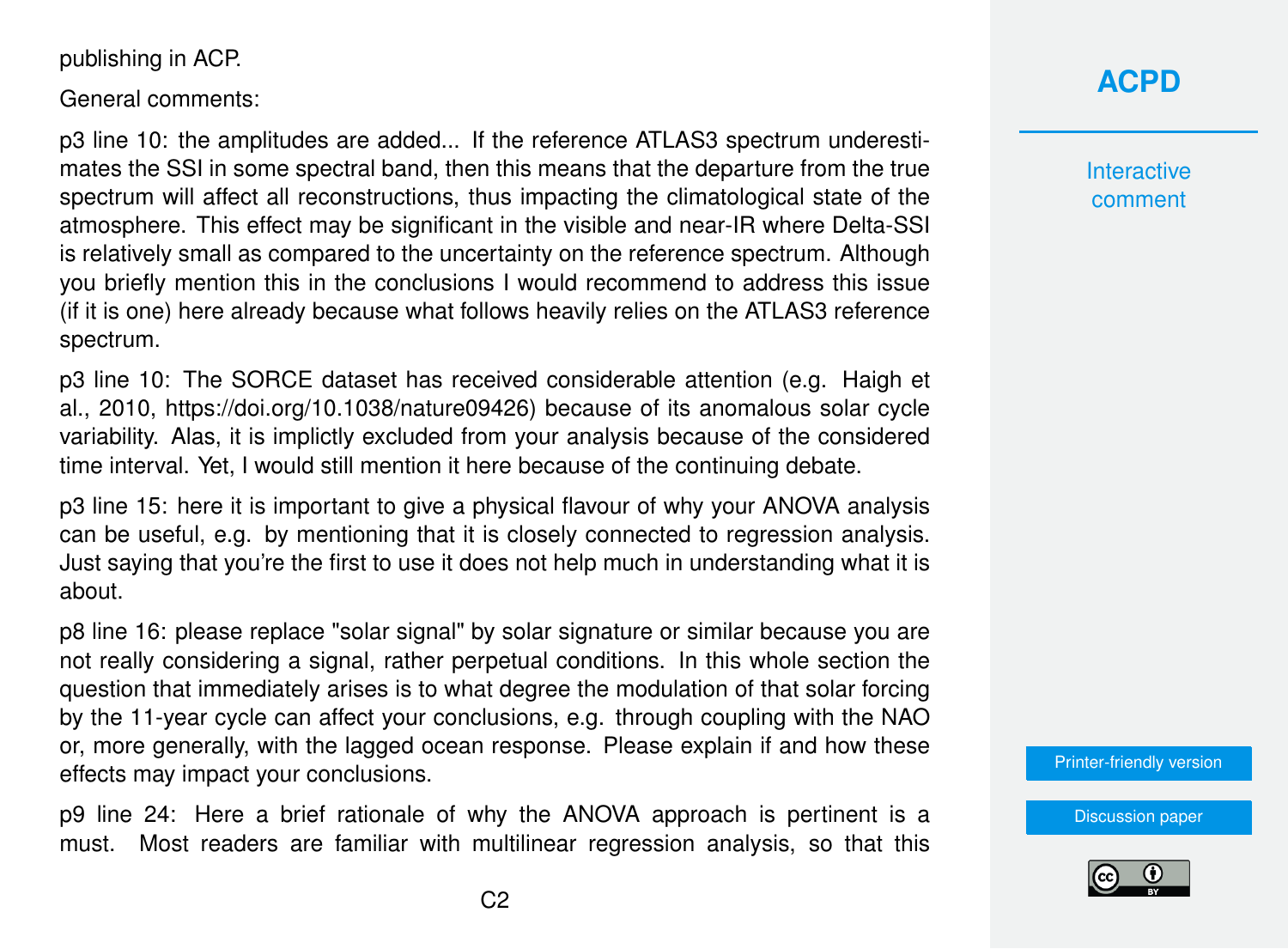analogy can be easily exploited. Please also give some adequate references (e.g. H. von Storch and F. W. Zwiers, Statistical analysis in climate research, Cambridge Univeristy Press, 2002) and above all, explain in more physical terms what you are trying to quantify with your ANOVA analysis. I also recommend to cite some climate studies that illustrate the use of ANOVA analysis in climate studies, such as the early https://doi.org/10.1357/0022240943076911 or the more recent https://doi.org/10.1002/joc.3991

One additional request: why a two-way analysis? Again, for those who are unfamiliar with ANOVA analysis, I recommend to motivate these choices here and then defer to the appendix for technical details.

p9 line 25: Why consider annual means only and not separate seasons (e.g. DJF) for which we know that the sensitivity may be higher ? Yearly averages tends to smear these seasonal differences.

p17 I would suggest to mention as well the comparisons between the different spectral irradiance models and ozone observations (e.g. Ball et al., 2016, https://doi.org/10.1038/ngeo2640) which, broadly speaking, support your conclusions or at least do not contradict them.

p21 line 20: The investigation of more recent periods, instead of the 1989-1994 comparison would allow to better constrain the SSI variability (with SOLAR-ISS as you mention, but also other observational datasets such as AURA-OMI) and better overcome the main source of uncertainty in the solar forcing, which comes from the FUV range.

p23 line 15: Most ANOVA studies focus on the F ratio although one could also consider the coefficient of multiple determination R (e.g. von Storch and Zwiers, p. 176) which, arguably, gives a better physical picture. Did you consider it?

Technical corrections

### **[ACPD](https://www.atmos-chem-phys-discuss.net/)**

**Interactive** comment

[Printer-friendly version](https://www.atmos-chem-phys-discuss.net/acp-2019-1010/acp-2019-1010-RC1-print.pdf)